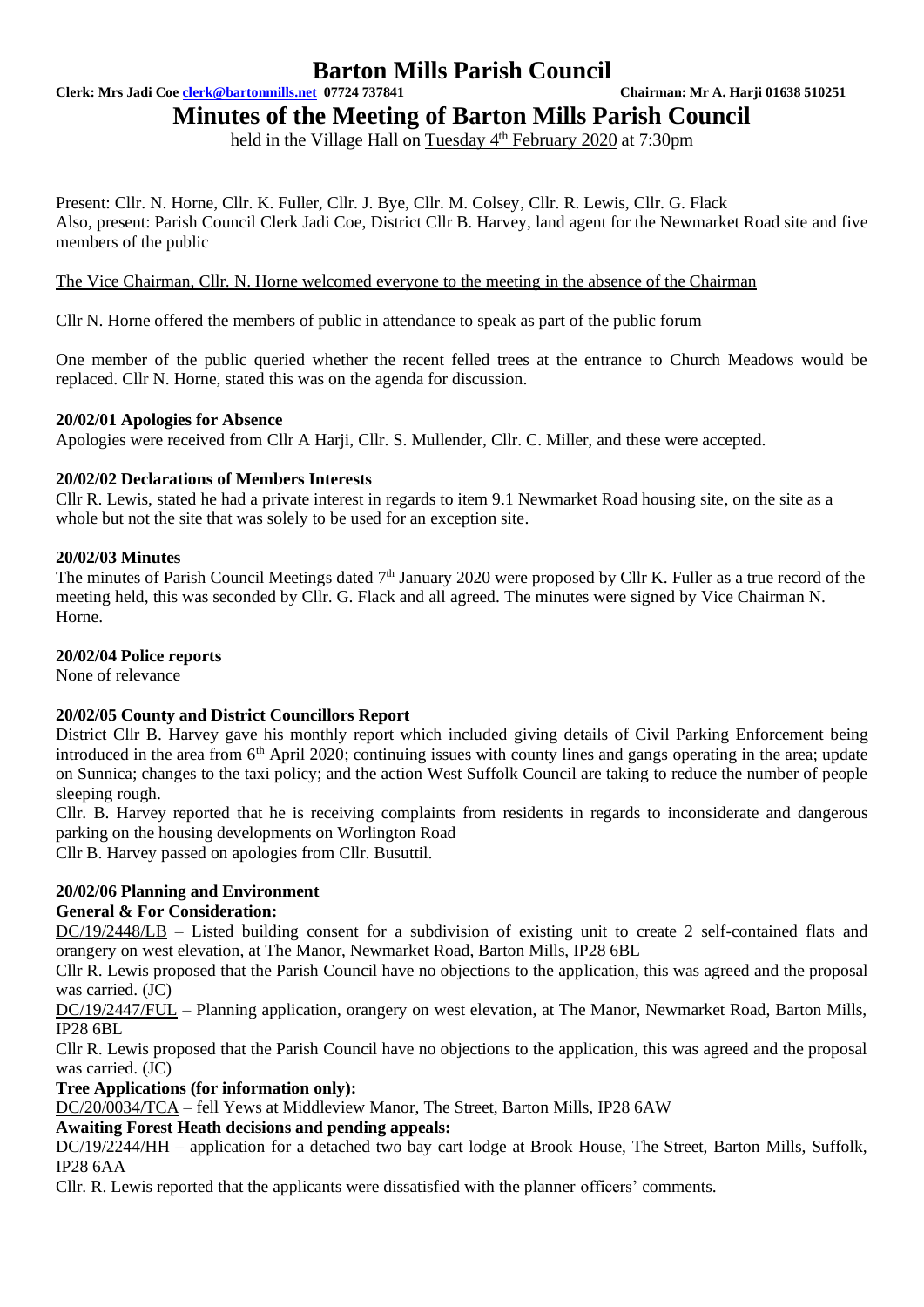**Clerk: Mrs Jadi Coe [clerk@bartonmills.net](mailto:clerk@bartonmills.net) 07724 737841 Chairman: Mr A. Harji 01638 510251 Decided/approved (for information only):** None

## **20/02/07Clerk's Report & Matters Arising from the Minutes of the Last Meeting (For Info Only)**

The clerk reported the following:

- A telephone call had been received from David Curtis at West Suffolk Council who has proposed to replace the glass bins with a mixed glass bale (large bin). This would hold more glass and therefore require less frequent emptying which would reduce the carbon footpath and be more cost effective. It a was agreed the clerk should obtain more information on the size of the bale and whether the current base
	- would be large enough, and if not, would West Suffolk Council be responsible for this. (JC)
- An email had been received from the resident in Church Meadows who had previously requested a shield to be installed on a street light outside his home, stating that no shield had been installed but tape had been placed on the light to reduce the light into his home. The resident was satisfied with the outcome. K & M Lighting have reported there was confusion with the type of street light this was and that a shield cannot be installed, therefore they have blacked out the back of the light with tape, free of charge.

#### **20/02/08 Correspondence**

• An email from the secretary of the Good Neighbour Scheme had been received asking if the Parish Council would, with the Good Neighbour Scheme, hand deliver packs to new residents informing them of the Scheme and to possibly publish this on the Parish Council website.

It was agreed that the clerk should respond stating this could go on the website, possibly along with a small bit in the Barton Miller directing residents to the website, but they were unable to help with the delivery of the packs to new residents. (JC)

• A letter was received from a resident who was requesting to use the village playing field for a charity dog show in September.

Cllr. R. Lewis proposed that the resident is given permission to use the field, but to suggest that the football pitch is used for cars so that the dog areas are not on the football pitch, all agreed and the proposal was carried. The clerk is to inform the resident of the decision made and forward a playing field usage form for completion. (JC)

• A letter from Suffolk County Council was received along with a site plan for the SCC owned land on Church Lane. The plan included 8 affordable dwellings, along with 8 serviced plots for self-build properties up to 22 open market houses. SCC are intending to hold a pre-application meeting with the West Suffolk Local Planning Authority over the next 2 months. Following this, they would consult with the Parish as part of putting together a planning application.

Cllr R. Lewis voiced his concerns within the letter; the affordable housing included in the proposal would be general affordable housing and not for local people; the entrance to the site does not belong to SCC; and the plan states that the Parish had requested that property's face away from the allotments to provide privacy, which is not correct.

It was agreed that this should be discussed further at the next meeting and that prior to the next meeting Cllr. R. Lewis would draft a letter to SCC in response. (RL)

#### **20/02/09 Parish Matters**

#### 20/02/09.1 Housing site on Newmarket Road update

The land agent for the site on Newmarket Road reported that the housing survey carried out two years ago is still valid, as they do not expire for three years, therefore, there is a need in the village for affordable housing. He reported he had spoken with a senior planner at West Suffolk who was confident the site met the exception site criteria. The land agent continued to report that it was more efficient to provide a housing association a whole package including a costed design rather than just giving the housing association the land, as this could delay the process. A member of the public voiced his concerns that the properties may not go to local people as had happened on the existing exception site on Church Lane. Cllr. R. Lewis informed the member of the public that Hastoe had not acted as they should have and that he felt Hastoe Homes should not be used in the future and the Parish Council along with the land agent should propose three associations who could be invited to meet the Parish Council at a later date. Cllr. R. Lewis proposed to accept the offer of land for an exception site only, free of charge, on the condition that properties built on the land are for people with local connections, and a housing association is to be decided at a future meeting. The proposal was carried following 4 votes in agreement and one-member abstaining.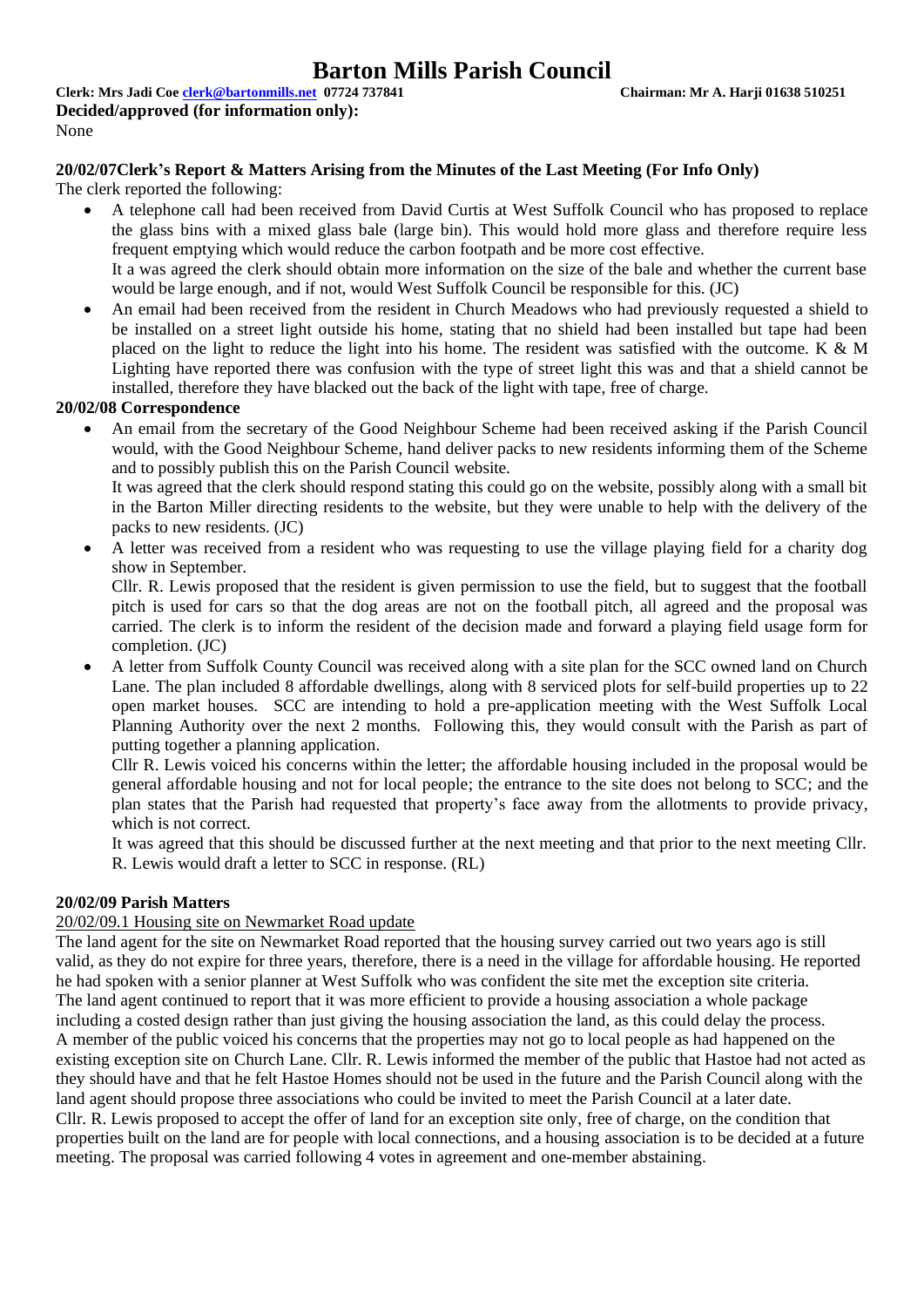**Clerk: Mrs Jadi Coe [clerk@bartonmills.net](mailto:clerk@bartonmills.net) 07724 737841 Chairman: Mr A. Harji 01638 510251**

#### 20/02/09.2 Maintenance of Assets

- a) Lighting
	- o Cllr. R. Lewis reported that he had spoken with an ex councillor who arranged to move street light 110 in Bell Lane to a more suitable position. He now could report that the light and relocation site was not in front of the public house.
		- It was agreed to chase Pearce and Kemp to carry out the work. (JC)
	- o It was reported in a previous meeting that a quote to replace all bulbs to LED had been received. The clerk has since found that no quote was requested as the street light inventory was only agreed recently and the clerk has now requested quotes from Pearce and Kemp and K & M Lighting Services.
	- o It was also agreed that the clerk should chase SCC to repair the faulty street lights 102,103, 104 and light 65. (JC)
- b) Other
	- o It was reported an email had been received from Chris Hall, the electrician who installed four AED's in the area including Barton Mills defibrillator. Chris recommends that the system earthing and RCD are inspected and tested which is standard practice for such installations. The cost to carry out this work would be £38.

It was proposed and agreed to accept the quote. (JC)

- $\circ$  It was also agreed to look into the cost of installing further defibrillator signs around the village. (JC)
- o It was reported that the clerk has contacted West Suffolk Council again to see when the work to remove the dead trees at the entrance of Church Meadows would take place and this work had now taken place. Cllr N. Horne reported that several residents have requested new trees to be planted and there are concerns the debris remained on site.

It was agreed that the clerk should contact West Suffolk Council and ask if they have a tree replacement program and to clear the debris. (JC)

 $\circ$  It was reported that replacement dog bag waste dispensers were available at a cost of £6.00 net from an online supplier.

It was proposed and agreed to order three dispensers and 4000 bags. (JC)

o A resident made her aware that there is an issue with the latch on the electric meter box on the Football Clubhouse.

It was reported this would likely be the responsibility of the football club and Cllr. R. Lewis would look into this further (RL)

- o A quote has been received from RH Landscapes to replace the matting at the entrance to the playing field in the sum of £1,222 net. Cllr. Harji had informed the clerk that the Burrell Trust had agreed at a recent meeting to help the Parish Council with the cost of this up to the value of £1,500. The Burrell Trust had also queried whether the size was large enough at 4m x 2m.
- It was agreed that a few members should arrange to meet on site and re-access the area.
- o A quote of £100 net had been received from R H Landscapes to clear the gullies by the Bridge. It was proposed and agreed to accept the quote. (JC)

#### 20/02/09.3 SID Rota

The rota was agreed until the end of March 2020, the clerk would provide all volunteers with an updated rota. (JC) 20/02/09.4 Substation update

Following a meeting with a representative from Savills it was reported that the terms could be amended from freehold to a 99year leasehold, and that the representative would find out whether any trees would need to be felled and whether the substation was a like for like replacement.

20/02/09.5 Scope textile bin update

It was reported the bin had yet to be installed.

20/02/09.6 Agree work and receive quotes for work on the play park

It was reported that a quote has been requested from RH Landscapes to replace the playpark matting but had not yet been received. R H Landscapes replied stating they believed the matting did not need replacing but the areas needed re-seeding.

It was agreed the clerk would get quotes to re-seed the areas with the suggestion to complete this over two visits so that only half of the play equipment was inaccessible at a time. (JC)

20/02/09.7 Receive SID data

No update.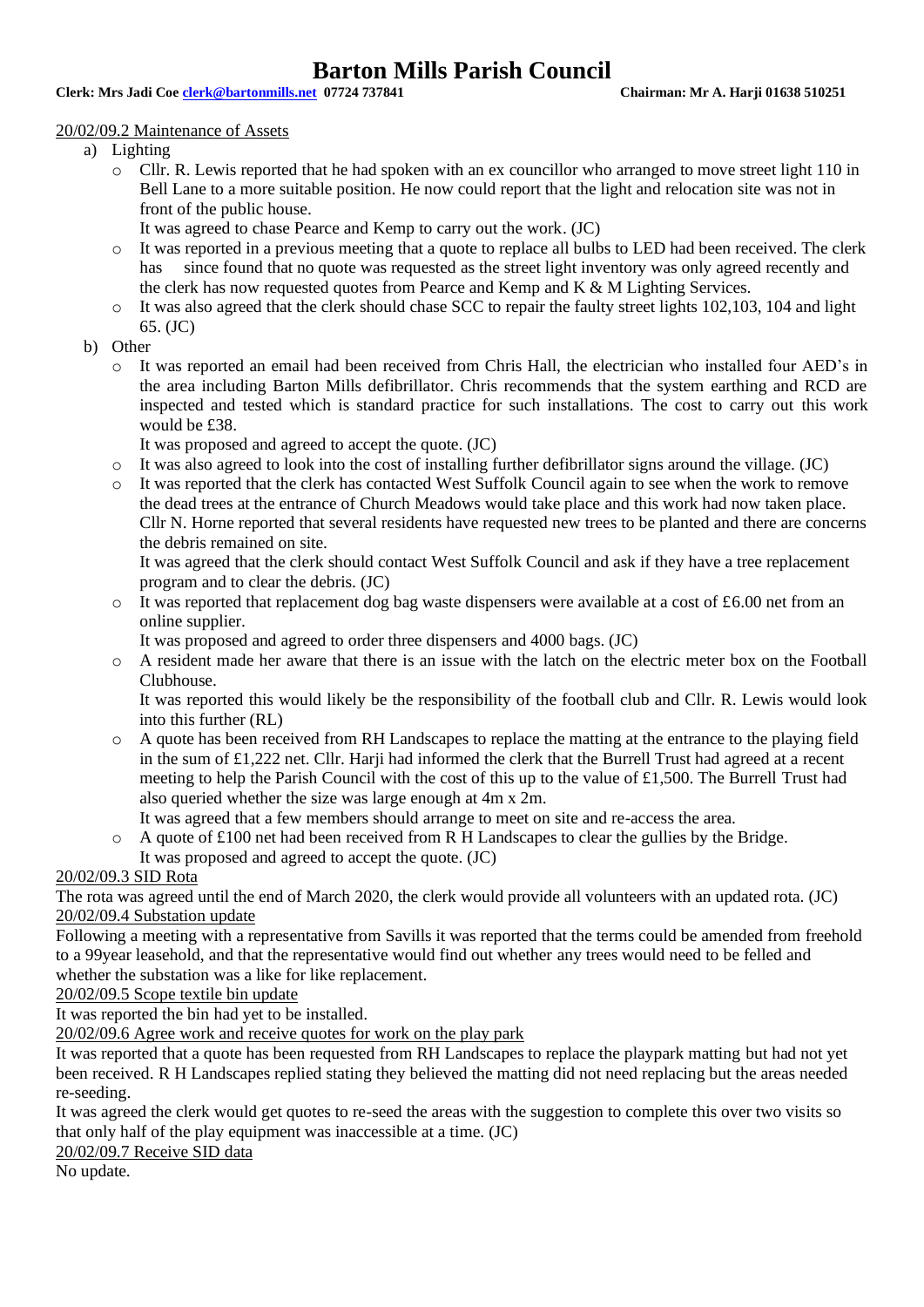## **Clerk: Mrs Jadi Coe [clerk@bartonmills.net](mailto:clerk@bartonmills.net) 07724 737841 Chairman: Mr A. Harji 01638 510251**

20/02/09.8 Update on clock repairs

It was reported that the clerk had forwarded the quote for the repairs to the Church at the request of the Chairman. The Parish Council had been informed that the Burrell Trust was unable to help fund any clock repair costs. It was agreed to bring this item forward.

20/02/09.9 May 2020 car boot update

It was reported the clerk had contact the WI on January  $11<sup>th</sup>$  informing them of the change in bank holiday date and whether they would like to hold the car boot on possibly Friday  $8<sup>th</sup>$  May (if no event) or Sunday  $10<sup>th</sup>$  May and they responded stating they would like to hold the car boot on Friday  $8<sup>th</sup>$  May.

It was agreed that the WI could hold a car boot on  $8<sup>th</sup>$  May 2020. (JC)

# 20/02/09.10 VE 2020 update

It was reported no one had contacted the clerk following the request for celebration ideas in the Barton Miller. 20/02/9.11 Mini Olympics update

No update

20/02/9.12 West Suffolk Area Forum

The next scheduled SALC Area Forums are Tuesday 10<sup>th</sup> March at The Elizabeth Tithe Barn and Tuesday 8<sup>th</sup> September at Freckenham Village Hall. The clerk reported she would likely attend the Forum in September and could pass back any relevant information. Cllr. N. Horne reported he may be able to attend the March meeting. (NH) 20/02/9.13 Sunnica update

It was reported an email had been received in regards to the Sunnica proposal which covers approximately 2600 acres between Chippenham and Snailwell to the West, Worlington and West Row to the East, with a connection to the National Grid at Burwell. The email asked that the proposal is discussed at our Parish Council meeting, including whether the Parish Council would join the alliance of Parish Councils directly affected by the Sunnica proposal, and/or thoughts of the idea of the Sunnica Solar Parish Council Alliance forming a sub-group of the RPA.

It was agreed that as Barton Mills Parish was not directly affected, then the Parish Council would make no comment.  $(JC)$ 

A member of the public spoke of the reasons why residents in the surrounding villages are opposed to the proposal. 20/02/9.14 Allotment lease renewal

It was reported that the current lease agreement between the Parish Council and Barton Mills Allotment Association expires on 23rd March 2020.

It was agreed that the new lease would have the same terms as the current lease, however the annual rent would be inline with the rent between SCC and the Parish Council.

20/02/9.15 Agree 2020 meeting dates

The following remaining meeting dates for 2020 were proposed and agreed:

Parish Council Meeting dates: 3<sup>rd</sup> March, 7<sup>th</sup> April, 2<sup>nd</sup> June, 7<sup>th</sup> July, 8<sup>th</sup> September, 6<sup>th</sup> October, 3<sup>rd</sup> November and 1<sup>st</sup> December. (The meeting on  $8<sup>th</sup>$  September would be held in the Church Rooms)

Annual Parish Council Meeting:  $5<sup>th</sup>$  May

Extraordinary Parish Council Meeting: to be agreed if required

Annual Parish Meeting: Wednesday 20<sup>th</sup> May

20/02/09.15 Village Spring Clean

Cllr. N. Horne agreed to liaise with Parish Council chairman to organise an event as part of the Great British Spring Clean. It was also agreed the clerk would publish information about the event in the Barton Miller. (JC/NH/AH)

# **20/02/10 Finance & Policies**

20/02/10.1 Parish Council Bank Balances and Reconciliation from list of Payments and Receipts. The clerk reported at date £2,958.46 was held in the current account and £19,009.62 in the deposit account. 20/02/10.2 Cheques for signing and approval and to authorise payment of outstanding invoices.

The following cheques were proposed and agreed for payment:

| Date      | Payee        | Details                | <u>Net</u> | VAT  | <b>Gross</b> |          |
|-----------|--------------|------------------------|------------|------|--------------|----------|
| 31-Jan    | J Coe        | Salary                 | 237.48     | 0.00 | 237.48       | Cha 1728 |
| 31-Jan    | J Coe        | Expenses               | 33.24      | 0.00 | 33.24        | Chg 1729 |
| $12$ -Jan | John Berrett | Plants                 | 47.00      | 0.00 | 47.00        | Chg 1730 |
| 31-Jan    | Robert Lewis | Barton Miller printing | 26.16      | 0.00 | 26.16        | Chg 1731 |
|           |              |                        | 343.88     | 0.00 | 343.88       |          |
|           |              |                        |            |      |              |          |

20/02/10.3 Agree annual charity donations to be made

It was agreed to make the following donations:

Good Neighbourhood Scheme £150